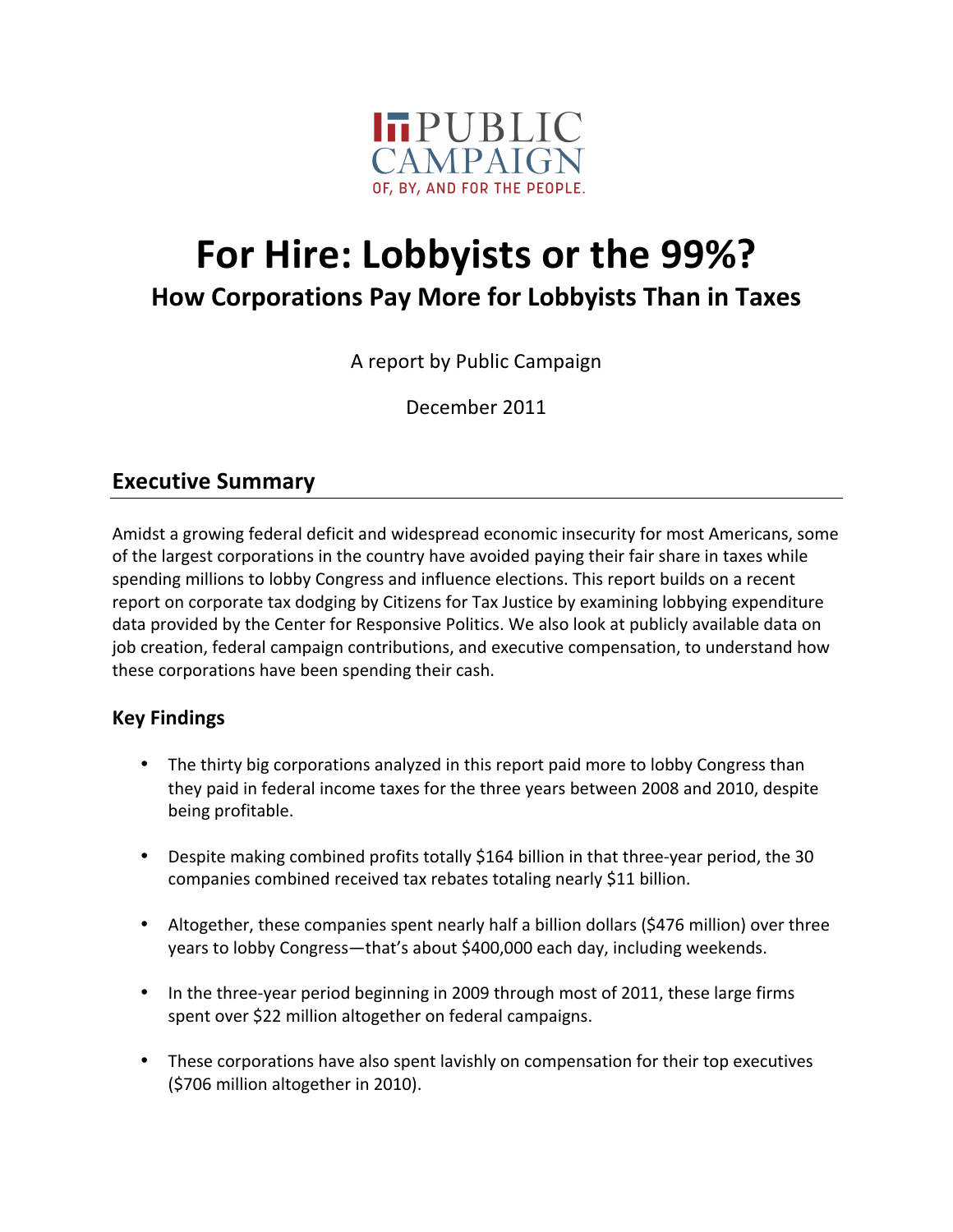#### **Introduction**

Over the past few months, a growing protest movement has shifted the debate about economic inequality in this country. The American people wonder why members of Congress suggest cuts to Medicare and Social Security but won't require millionaires to pay their fair share in taxes.

They want to know why they are struggling to find jobs and put food on the table while the country's largest corporations get tax breaks and sweetheart deals, then use that extra cash to pay bloated bonuses to CEOs or ship jobs overseas.

As lobbying and campaign finance records show, they are sending some of this money back to Washington but to peddle influence.

In fact, the 30 big corporations paid more to lobby Congress than they paid in federal income taxes for the three years between 2008 and 2010, despite being profitable. During a period when companies posted threeyear U.S. profits ranging from \$286 million (Con-Way) to \$49 billion (Wells Fargo) and totally \$164 billion altogether, all but one company in this group paid no federal income taxes at all.

Instead these 30 companies spent large sums on lobbying, from \$710,000 (Intergrys Energy Group) to \$84 million (General Electric).

| Table 1. Three-Year Totals for U.S. Profits, Federal Income |
|-------------------------------------------------------------|
| Taxes Paid, and Lobbying Expenses, in Millions (2008-2010)  |

| Company                       | <b>U.S. Profits</b> | <b>Taxes Paid</b> | Lobbying |
|-------------------------------|---------------------|-------------------|----------|
| <b>General Electric</b>       | \$10,460            | $-$4,737$         | \$84.35  |
| PG&E Corp.                    | \$4,855             | $-$1,027$         | \$78.99  |
| <b>Verizon Communications</b> | \$32,518            | $-5951$           | \$52.34  |
| Wells Fargo                   | \$49,370            | $-5681$           | \$11.04  |
| American Electric Power       | \$5,899             | $-5545$           | \$28.85  |
| Pepco Holdings                | \$882               | $-5508$           | \$3.76   |
| <b>Computer Sciences</b>      | \$1,666             | $-5305$           | \$4.39   |
| CenterPoint Energy            | \$1,931             | $-5284$           | \$2.65   |
| NiSource                      | \$1,385             | $-5227$           | \$1.83   |
| Duke Energy                   | \$5,475             | $-5216$           | \$17.47  |
| Boeing                        | \$9,735             | $-$178$           | \$52.29  |
| NextEra Energy                | \$6,403             | $-5139$           | \$9.99   |
| <b>Consolidated Edison</b>    | \$4,263             | $-5127$           | \$1.79   |
| Paccar                        | \$365               | $-5112$           | \$0.76   |
| Integrys Energy Group         | \$818               | $-592$            | \$0.71   |
| <b>Wisconsin Energy</b>       | \$1,725             | $-585$            | \$2.45   |
| DuPont                        | \$2,124             | $-572$            | \$13.75  |
| <b>Baxter International</b>   | \$926               | $-566$            | \$10.45  |
| <b>Tenet Healthcare</b>       | \$415               | $-548$            | \$3.43   |
| <b>Ryder System</b>           | \$627               | $-546$            | \$0.96   |
| El Paso                       | \$4,105             | $-541$            | \$2.94   |
| Honeywell International       | \$4,903             | $-534$            | \$18.30  |
| <b>CMS Energy</b>             | \$1,292             | $-529$            | \$3.48   |
| Con-way                       | \$286               | $-526$            | \$2.29   |
| Navistar International        | \$896               | $-518$            | \$6.31   |
| <b>DTE Energy</b>             | \$2,551             | $-517$            | \$4.37   |
| Interpublic Group             | \$571               | $-515$            | \$1.30   |
| Mattel                        | \$1,020             | $-59$             | \$0.84   |
| Corning                       | \$1,977             | $-54$             | \$2.81   |
| FedEx                         | \$4,247             | \$37              | \$50.81  |
| <b>Total</b>                  | \$163,691           | $-$10,602$        | \$475.67 |

Sources: Profit and tax data were obtained from the Citizens for Tax Justice report "Corporate Taxpayers and Corporate Tax Dodgers 2008-10" (November 2011). Lobbying expenditure information was obtained from the Center for Responsive Politics.

Altogether, these companies spent half a billion dollars (\$476 million) over those three years to lobby Congress—or, in other words, roughly \$400,000 each day, including weekends.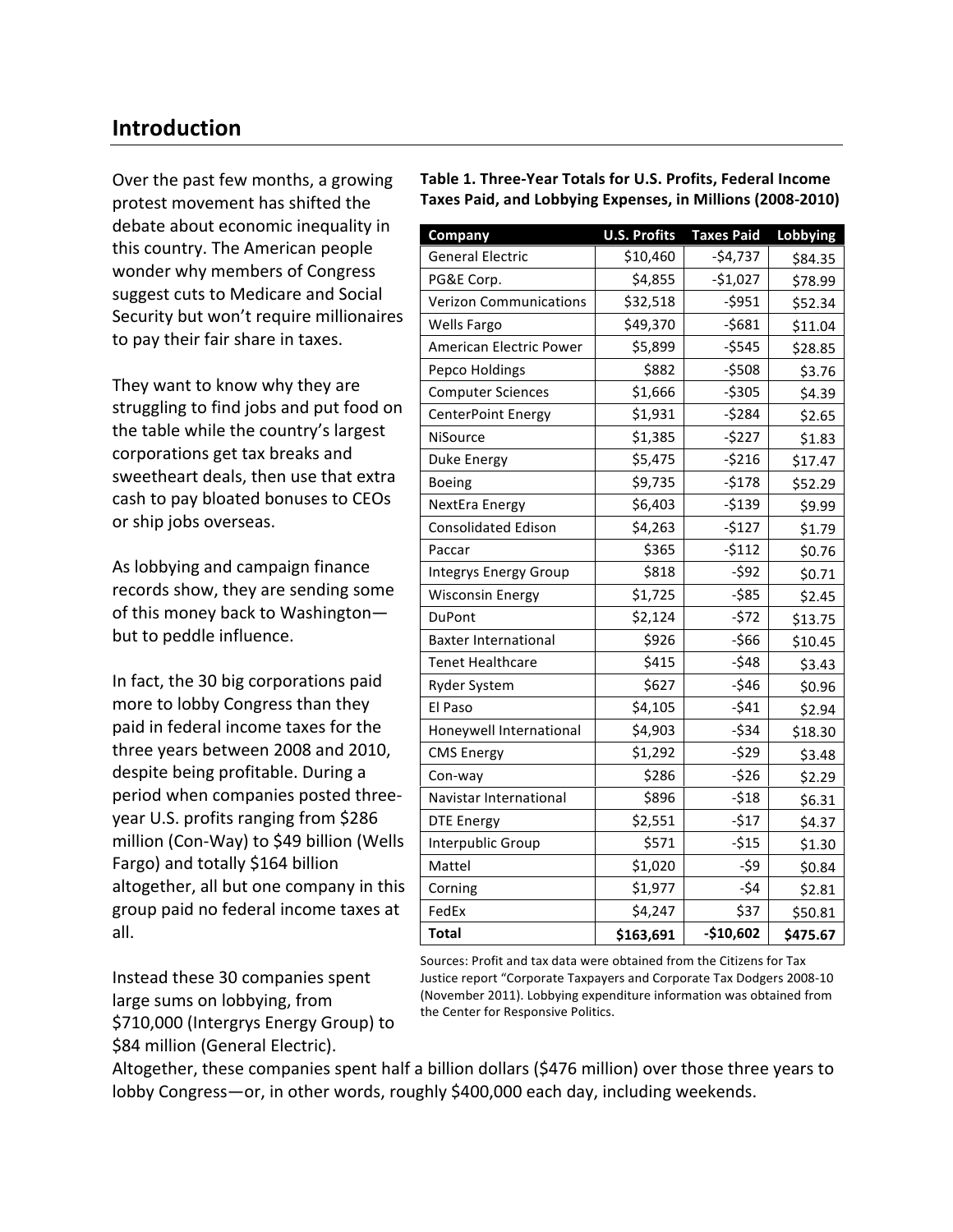At a time when millions of Americans are still unemployed and millions more make tough choices to get by, these companies are enriching their top executives and spending millions of dollars on Washington lobbyists to stave off higher taxes or regulations.

#### **Corporate Tax Dodging**

Through a variety of tax dodging techniques, including stashing profits in overseas tax havens and exploiting other tax loopholes, 29 out of 30 companies featured in this study succeeded in paying no federal income taxes from 2008 through 2010."

In fact, these 29 companies received tax rebates over those three years, ranging from \$4 million for Corning to nearly \$5 billion for General Electric and totally nearly \$11 billion altogether.

The only corporation that paid taxes in that three-year period, FedEx, paid a three-year tax rate of 1%, far less than the statutory rate of 35%.

Table 2. Three-Year Totals for U.S. Profits and Federal **Income Taxes Paid (in Millions), and Tax Rates (2008-2010)** 

| Company                       | <b>U.S. Profits</b> | <b>Taxes Paid</b> | <b>Tax Rate</b> |
|-------------------------------|---------------------|-------------------|-----------------|
| <b>General Electric</b>       | \$10,460            | $-$4,737$         | $-45%$          |
| PG&E Corp.                    | \$4,855             | $-$1,027$         | $-21%$          |
| <b>Verizon Communications</b> | \$32,518            | $-5951$           | $-3%$           |
| Wells Fargo                   | \$49,370            | $-5681$           | $-1%$           |
| American Electric Power       | \$5,899             | $-5545$           | $-9%$           |
| Pepco Holdings                | \$882               | $-5508$           | $-58%$          |
| <b>Computer Sciences</b>      | \$1,666             | $-5305$           | $-18%$          |
| CenterPoint Energy            | \$1,931             | $-5284$           | $-15%$          |
| NiSource                      | \$1,385             | -\$227            | $-16%$          |
| Duke Energy                   | \$5,475             | $-5216$           | $-4%$           |
| Boeing                        | \$9,735             | $-$178$           | $-2%$           |
| NextEra Energy                | \$6,403             | $-5139$           | $-2%$           |
| Consolidated Edison           | \$4,263             | $-5127$           | $-3%$           |
| Paccar                        | \$365               | $-5112$           | $-31%$          |
| <b>Integrys Energy Group</b>  | \$818               | $-592$            | $-11%$          |
| <b>Wisconsin Energy</b>       | \$1,725             | -\$85             | $-5%$           |
| <b>DuPont</b>                 | \$2,124             | $-572$            | $-3%$           |
| <b>Baxter International</b>   | \$926               | $-566$            | $-7%$           |
| <b>Tenet Healthcare</b>       | \$415               | $-548$            | $-12%$          |
| Ryder System                  | \$627               | $-546$            | $-7%$           |
| El Paso                       | \$4,105             | $-541$            | $-1%$           |
| Honeywell International       | \$4,903             | $-534$            | $-1%$           |
| <b>CMS Energy</b>             | \$1,292             | $-529$            | $-2%$           |
| Con-way                       | \$286               | $-526$            | $-9%$           |
| Navistar International        | \$896               | $-518$            | $-2%$           |
| <b>DTE Energy</b>             | \$2,551             | $-517$            | $-1%$           |
| Interpublic Group             | \$571               | $-515$            | $-3%$           |
| Mattel                        | \$1,020             | $-59$             | $-1%$           |
| Corning                       | \$1,977             | $-54$             | $-0%$           |
| FedEx                         | \$4,247             | \$37              | 1%              |

Sources: Profit and tax data were obtained from the Citizens for Tax Justice report "Corporate Taxpayers and Corporate Tax Dodgers" 2008-10 (November 2011).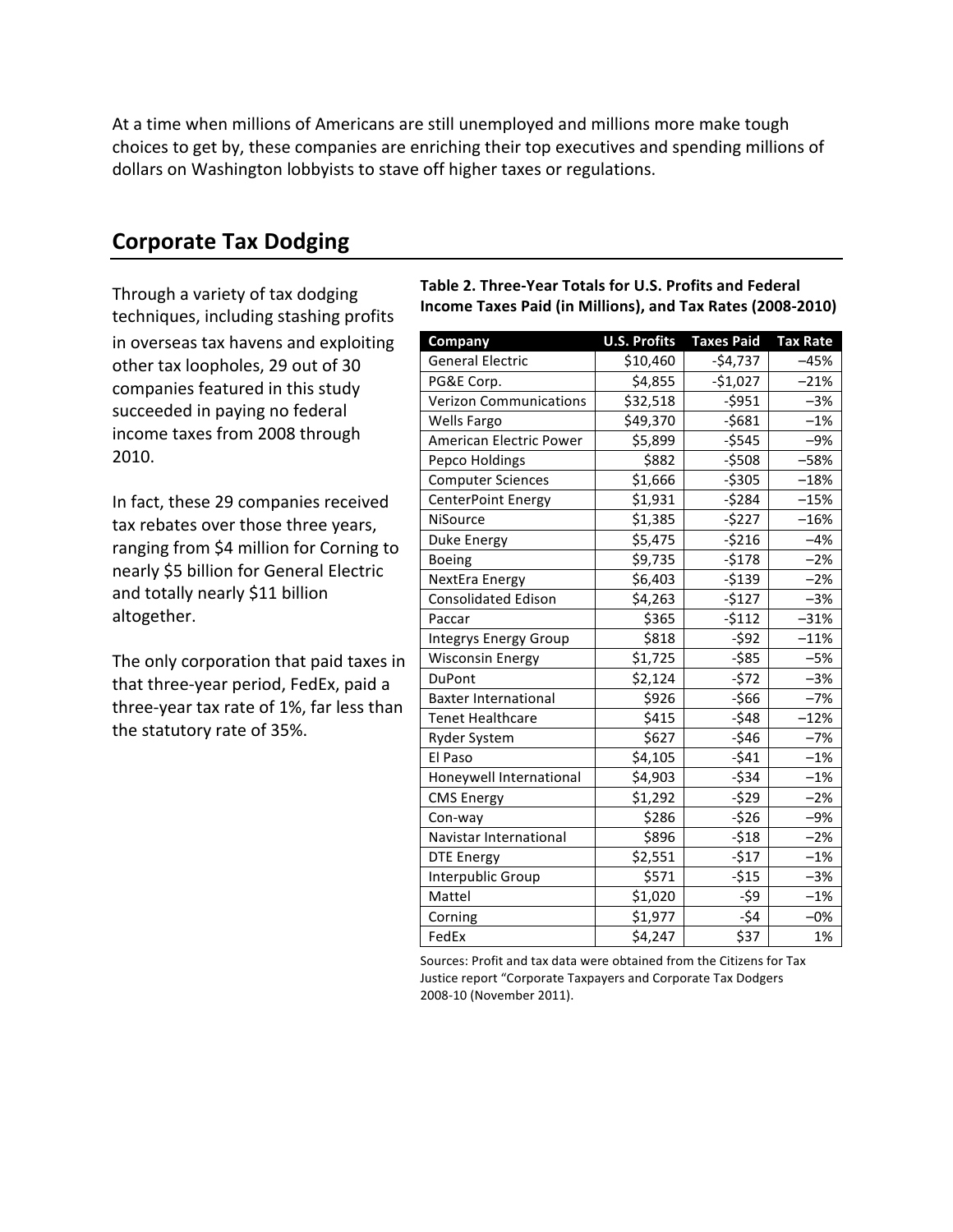Despite being profitable, some of these large corporations have actually laid off workers. Since 2008, seven of the corporations have reported laying off American workers. Leading the pack is Verizon, which laid off 21,308 workers, and Boeing, which reduced its American workforce by 14,862 workers.

| <b>Company</b>                 | <b>Total U.S. Layoffs</b> |
|--------------------------------|---------------------------|
| <b>Verizon Communications</b>  | 21,308                    |
| <b>Boeing</b>                  | 14,862                    |
| <b>Wells Fargo</b>             | 6,385                     |
| <b>General Electric</b>        | 4,168                     |
| FedEx                          | 3,800                     |
| <b>American Electric Power</b> | 2,600                     |
| Honeywell International        | 968                       |

Table 3. Total U.S. Layoffs Since 2008<sup>1</sup>

The table above only covers a subset of the companies in this report. Unfortunately companies can be reluctant to make data on changes in U.S. employment available to the public.<sup>2</sup>

#### **Lobbying**

Meanwhile, the 30 corporations examined in this report have spent lavishly on lobbyists to pursue their interests in federal policymaking. Altogether, these corporations spent \$476 million, nearly half a billion, on their in-house lobbyists and outside lobbying firms.

General Electric is the biggest spender on lobbying in this group, with \$84 million between 2008 and 2010. In 2010, GE spent \$39 million, including paying \$840,000 each to lobbying firms Federal Policy Group and Capitol Tax Partners. Issues lobbied on that year included defense, federal budget and appropriations, taxes and finance. Other big spenders on lobbying include PG&E, Verizon, Boeing and FedEx.

weremontive managemental metally networkshilled and the mand-<br>Thayoff data were obtained from the Institute for Policy Studies report title "America Loses: Corporations that Take 'Tax Holidays' Slash Jobs" (October 3, 2011) and supplemented by news sources.

 $^2$  Jia Lynn Yang, "Corporations Pushing for Job Creation Tax Breaks Shield U.S. vs. Abroad Hiring Data," The Washington Post, August 21, 2011.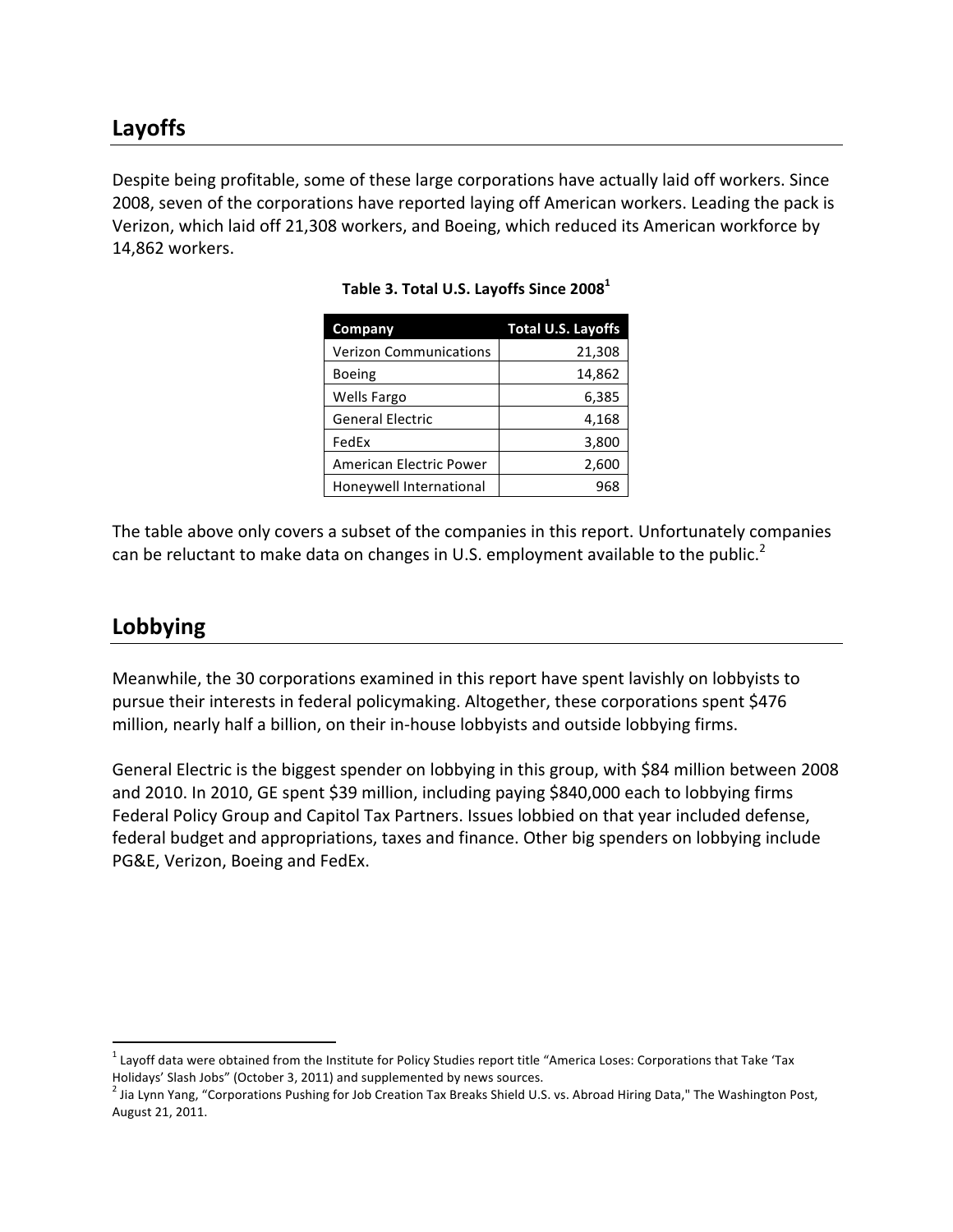| Company                       | <b>Total</b> | 2010     | 2009     | 2008     |
|-------------------------------|--------------|----------|----------|----------|
| <b>General Electric</b>       | \$84.35      | \$39.29  | \$26.40  | \$18.66  |
| PG&E Corp.                    | \$78.99      | \$45.46  | \$6.28   | \$27.25  |
| <b>Verizon Communications</b> | \$52.34      | \$16.75  | \$17.68  | \$17.91  |
| <b>Boeing</b>                 | \$52.29      | \$17.90  | \$16.85  | \$17.54  |
| FedEx                         | \$50.81      | \$25.58  | \$16.37  | \$8.86   |
| American Electric Power       | \$28.85      | \$10.31  | \$7.30   | \$11.24  |
| Honeywell International       | \$18.30      | \$6.53   | \$7.09   | \$4.68   |
| Duke Energy                   | \$17.47      | \$6.50   | \$5.88   | \$5.09   |
| <b>DuPont</b>                 | \$13.75      | \$4.83   | \$4.68   | \$4.24   |
| <b>Wells Fargo</b>            | \$11.04      | \$5.43   | \$2.95   | \$2.66   |
| <b>Baxter International</b>   | \$10.45      | \$3.43   | \$4.05   | \$2.97   |
| NextEra Energy                | \$9.99       | \$3.46   | \$3.45   | \$3.08   |
| Navistar International        | \$6.31       | \$2.44   | \$1.97   | \$1.90   |
| <b>Computer Sciences</b>      | \$4.39       | \$1.82   | \$1.59   | \$0.98   |
| <b>DTE Energy</b>             | \$4.37       | \$1.50   | \$1.52   | \$1.35   |
| Pepco Holdings                | \$3.76       | \$1.32   | \$1.19   | \$1.25   |
| <b>CMS Energy</b>             | \$3.48       | \$1.25   | \$1.28   | \$0.95   |
| <b>Tenet Healthcare</b>       | \$3.43       | \$1.23   | \$1.37   | \$0.83   |
| El Paso                       | \$2.94       | \$1.08   | \$1.00   | \$0.86   |
| Corning                       | \$2.81       | \$1.28   | \$0.94   | \$0.59   |
| CenterPoint Energy            | \$2.65       | \$1.68   | \$0.55   | \$0.42   |
| <b>Wisconsin Energy</b>       | \$2.45       | \$0.77   | \$0.71   | \$0.97   |
| Con-way                       | \$2.29       | \$0.77   | \$0.85   | \$0.67   |
| NiSource                      | \$1.83       | \$0.57   | \$0.68   | \$0.58   |
| <b>Consolidated Edison</b>    | \$1.79       | \$0.82   | \$0.50   | \$0.48   |
| Interpublic Group             | \$1.30       | \$0.39   | \$0.29   | \$0.62   |
| <b>Ryder System</b>           | \$0.96       | \$0.36   | \$0.36   | \$0.24   |
| Mattel                        | \$0.84       | \$0.00   | \$0.11   | \$0.73   |
| Paccar                        | \$0.76       | \$0.24   | \$0.24   | \$0.28   |
| Integrys Energy Group         | \$0.71       | \$0.28   | \$0.26   | \$0.17   |
| <b>Total</b>                  | \$475.67     | \$203.27 | \$134.38 | \$138.02 |

Table 4. Three-Year Totals for Lobbying Expenses in Millions (2008-2010)

Source: Center for Responsive Politics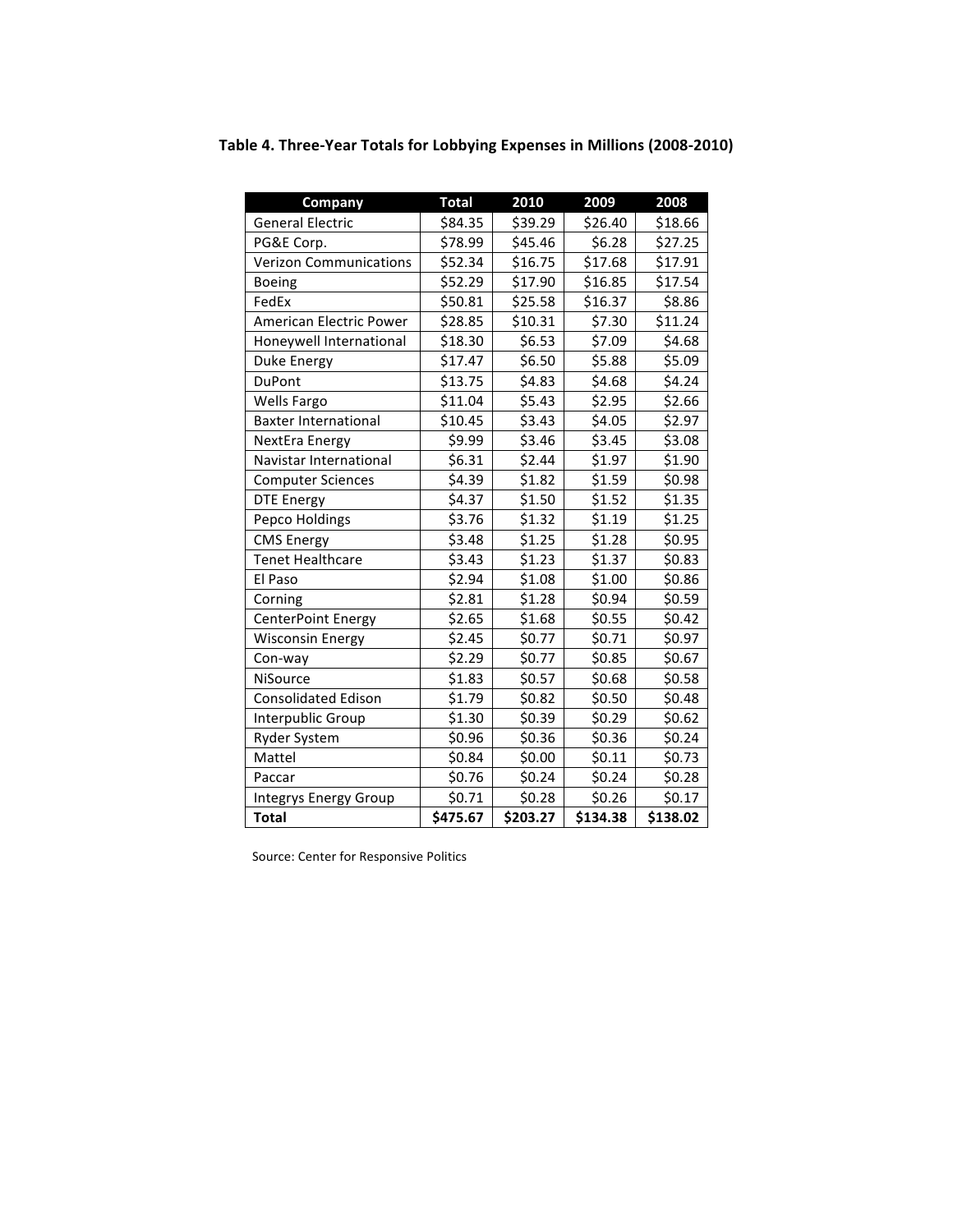## **Campaign!Contributions**

In addition to lobbying, the 30 corporations featured in this report also spend large sums on campaign contributions to influence elections. In the three-year period beginning in 2009 through most of 2011, these large firms spent over \$22 million altogether on federal campaigns. The biggest spenders were defense contractors Honeywell International (at least \$5 million) and Boeing (at least \$4 million).

| From/To                                                      | Company                       | 3 Year Total | 2011 (partial) | 2009-2010    |
|--------------------------------------------------------------|-------------------------------|--------------|----------------|--------------|
|                                                              | Honeywell International       | \$5,112,779  | \$1,237,434    | \$3,875,345  |
|                                                              | Boeing                        | \$3,850,730  | \$977,824      | \$2,872,906  |
|                                                              | <b>General Electric</b>       | \$3,640,588  | \$862,498      | \$2,778,090  |
| From PAC and<br>employees to<br>candidates &<br>party cmtes. | <b>Verizon Communications</b> | \$2,686,585  | \$722,237      | \$1,964,348  |
|                                                              | FedEx                         | \$1,857,705  | \$503,755      | \$1,353,950  |
|                                                              | Wells Fargo                   | \$787,500    | \$255,500      | \$532,000    |
|                                                              | Duke Energy                   | \$654,500    | \$179,100      | \$475,400    |
|                                                              | American Electric Power       | \$579,000    | \$118,000      | \$461,000    |
| From PAC to candidates.                                      | <b>DTE Energy</b>             | \$487,377    | \$145,500      | \$341,877    |
|                                                              | <b>Computer Sciences</b>      | \$301,000    | \$71,500       | \$229,500    |
|                                                              | Corning                       | \$267,399    | \$52,400       | \$214,999    |
|                                                              | DuPont                        | \$267,100    | \$40,500       | \$226,600    |
|                                                              | PG&E Corp.                    | \$262,850    | \$57,900       | \$204,950    |
|                                                              | NiSource                      | \$258,549    | \$63,499       | \$195,050    |
|                                                              | <b>CMS Energy</b>             | \$238,400    | \$64,500       | \$173,900    |
|                                                              | <b>Baxter International</b>   | \$210,500    | \$46,500       | \$164,000    |
|                                                              | <b>Tenet Healthcare</b>       | \$156,900    | \$44,500       | \$112,400    |
|                                                              | Navistar International        | \$144,967    | \$40,500       | \$104,467    |
|                                                              | El Paso                       | \$111,500    | \$22,500       | \$89,000     |
|                                                              | CenterPoint Energy            | \$111,271    | \$49,826       | \$61,445     |
|                                                              | Con-way                       | \$82,500     | \$19,500       | \$63,000     |
|                                                              | <b>Wisconsin Energy</b>       | \$73,500     | \$21,500       | \$52,000     |
|                                                              | <b>Ryder System</b>           | \$69,000     | \$16,500       | \$52,500     |
|                                                              | <b>Consolidated Edison</b>    | \$64,850     | \$14,250       | \$50,600     |
|                                                              | Pepco Holdings                | \$51,250     | \$6,000        | \$45,250     |
|                                                              | Mattel                        | \$51,000     | \$0            | \$51,000     |
|                                                              | Paccar                        | \$24,500     | \$0            | \$24,500     |
|                                                              | Integrys Energy Group         | \$24,360     | \$6,300        | \$18,060     |
|                                                              | NextEra Energy                | N/A          | N/A            | N/A          |
|                                                              | Interpublic Group             | N/A          | N/A            | N/A          |
|                                                              | <b>Total</b>                  | \$22,428,160 | \$5,640,023    | \$16,788,137 |

| Table 5. Three-Year Totals for Federal Campaign Contributions (2009-2011) <sup>3</sup> |  |  |
|----------------------------------------------------------------------------------------|--|--|
|----------------------------------------------------------------------------------------|--|--|

<sup>&</sup>quot;<br><sup>3</sup> Federal campaign contribution data was obtained from the Center for Responsive Politics, accessed on December 5, 2011. For some companies, contributions from PAC and employees are included. For others, only contributions from PACs were available. The three-year period of 2009 to 2011 was used instead of 2008 to 2010 due to the availability of data.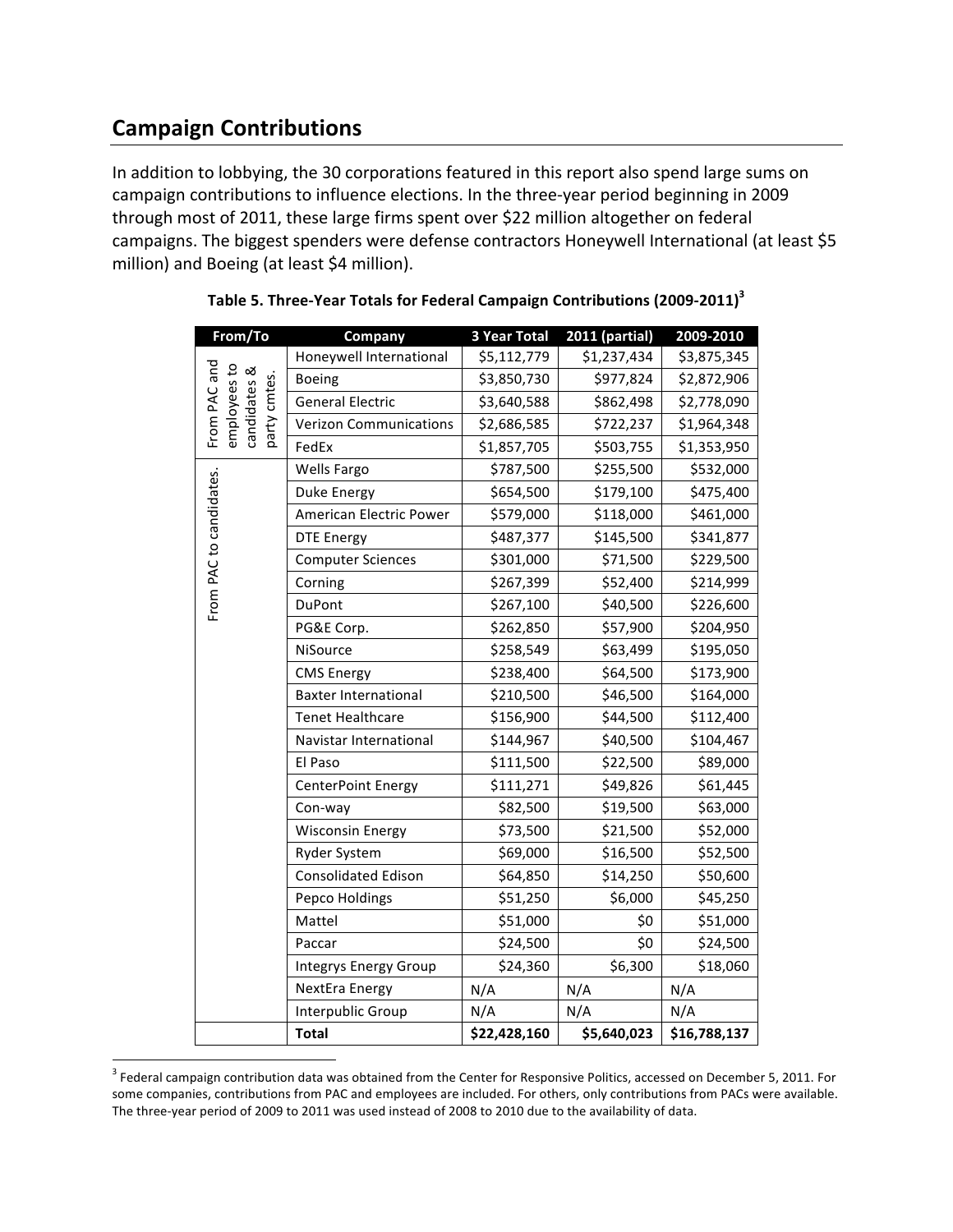### **Executive Compensation**

Another area where these corporations have decided to spend lavishly is compensation for their top executives (\$706 million altogether in 2010). Executives doing particularly well work for General Electric (\$76 million in total compensation in 2010), Honeywell International (\$54 million), and Wells Fargo (\$50 million). Executives who have seen the greatest increase work for DuPont (188% increase), Wells Fargo (180% increase) and Verizon (\$167% increase).

| Company                       | 2008 Compensation | 2010 Compensation | <b>Change 2008-2010</b> |
|-------------------------------|-------------------|-------------------|-------------------------|
| <b>General Electric</b>       | \$59,768,565      | \$75,958,801      | 27%                     |
| Honeywell International       | \$47,246,881      | \$54,279,566      | 15%                     |
| Wells Fargo                   | \$17,813,435      | \$49,834,687      | 180%                    |
| <b>Boeing</b>                 | \$32,051,790      | \$41,920,135      | 31%                     |
| Corning                       | \$45,694,366      | \$35,218,411      | $-23%$                  |
| NextEra Energy                | \$26,029,488      | \$29,723,548      | 14%                     |
| DuPont                        | \$9,510,486       | \$27,401,622      | 188%                    |
| FedEx                         | \$22,865,354      | \$24,929,712      | 9%                      |
| <b>Wisconsin Energy</b>       | \$22,929,711      | \$24,235,350      | 6%                      |
| <b>Tenet Healthcare</b>       | \$20,209,305      | \$24,053,996      | 19%                     |
| American Electric Power       | \$18,259,623      | \$23,721,031      | 30%                     |
| <b>Baxter International</b>   | \$18,398,957      | \$22,511,434      | 22%                     |
| Mattel                        | \$16,992,078      | \$22,506,647      | 32%                     |
| Interpublic Group             | \$16,714,431      | \$22,050,787      | 32%                     |
| <b>Verizon Communications</b> | \$7,635,651       | \$20,361,064      | 167%                    |
| Navistar International        | \$10,792,971      | \$19,532,864      | 81%                     |
| <b>Computer Sciences</b>      | \$13,258,809      | \$18,605,267      | 40%                     |
| El Paso                       | \$12,605,825      | \$18,552,180      | 47%                     |
| <b>Consolidated Edison</b>    | \$9,614,607       | \$17,473,814      | 82%                     |
| <b>Duke Energy</b>            | \$7,013,287       | \$17,208,832      | 145%                    |
| <b>Integrys Energy Group</b>  | \$7,114,955       | \$14,859,175      | 109%                    |
| <b>DTE Energy</b>             | \$8,890,594       | \$14,359,210      | 62%                     |
| <b>CMS Energy</b>             | \$7,280,549       | \$12,424,470      | 71%                     |
| CenterPoint Energy            | \$13,168,377      | \$12,227,281      | $-7%$                   |
| Paccar                        | \$11,271,490      | \$11,371,448      | 1%                      |
| Ryder System                  | \$9,769,278       | \$11,288,516      | 16%                     |
| NiSource                      | \$8,447,336       | \$11,212,993      | 33%                     |
| Con-way                       | \$9,400,704       | \$10,399,780      | 11%                     |
| Pepco Holdings                | \$4,482,435       | \$9,773,981       | 118%                    |
| PG&E Corp.                    | \$4,392,718       | \$8,501,575       | 94%                     |
| <b>Total</b>                  | \$519,624,056     | \$706,498,177     |                         |

Table 6. Total Compensation to Top Five Executives in 2008 and 2010<sup>4</sup>

weretive tompensation data were obtained from company annual report proxy statements (Form 14-A filed with the SEC).<br><sup>4</sup> Executive compensation data were obtained from company annual report proxy statements (Form 14-A file